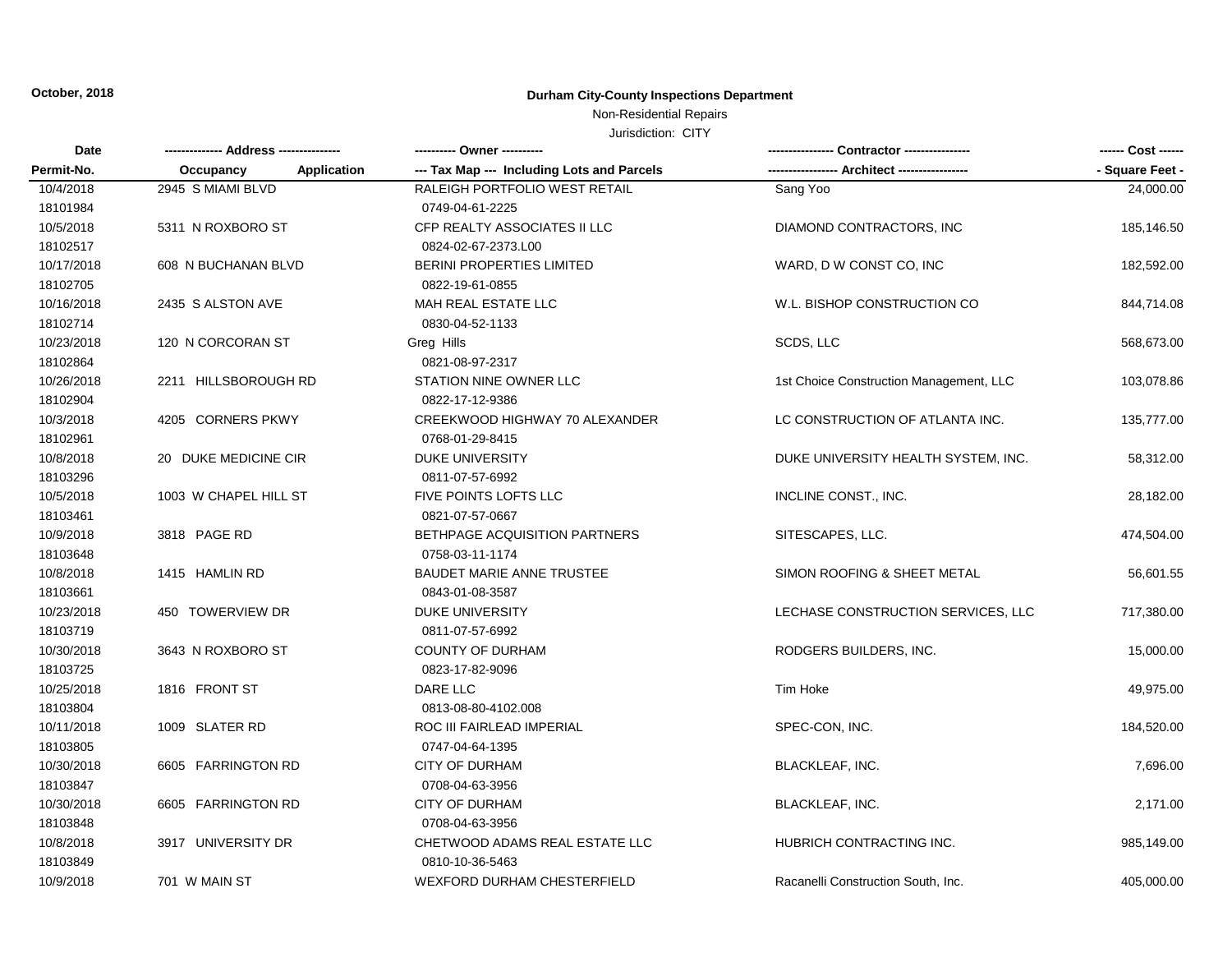### Non-Residential Repairs

| Date       |                          |                                            | -- Contractor ----------------          | ------ Cost ------ |
|------------|--------------------------|--------------------------------------------|-----------------------------------------|--------------------|
| Permit-No. | Application<br>Occupancy | --- Tax Map --- Including Lots and Parcels |                                         | - Square Feet -    |
| 18103868   |                          | 0821-07-78-2403                            |                                         |                    |
| 10/15/2018 | 5216 PENRITH DR          | PENRITH TOWNHOMES LLC                      | CARRINGTON CONTRACTING                  | 100,000.00         |
| 18103883   |                          | 0739-03-02-6402                            |                                         |                    |
| 10/19/2018 | 220 W GEER ST            | <b>FREELON PROPERTIES LLC</b>              | <b>GATEWAY BUILDING COMPANY</b>         | 116,447.00         |
| 18103885   |                          | 0832-17-00-2346                            |                                         |                    |
| 10/25/2018 | 4213 CORNERS PKWY        | CREEKWOOD HIGHWAY 70 ALEXANDER             | Montgomery Development Carolina Corp.   | 6,890.00           |
| 18103904   |                          | 0768-01-29-5174                            |                                         |                    |
| 10/5/2018  | 908 FAYETTEVILLE ST      | ZURI AND ASSOCIATES INC                    | Mitchell Webson                         | 15,000.00          |
| 18103934   |                          | 0821-16-93-6463                            |                                         |                    |
| 10/8/2018  | 2 GENOME CT              | DUKE UNIVERSITY                            | DPR Construction, A General Partnership | 3,908,220.00       |
| 18103943   |                          | 0811-07-57-6992                            |                                         |                    |
| 10/8/2018  | 2400 PRATT ST            | DUKE UNIVERSITY                            | BALFOUR BEATTY CONSTRUCTION-            | 2,317,254.00       |
| 18103944   |                          | 0812-16-93-0006                            |                                         |                    |
| 10/15/2018 | 5324 NEW HOPE COMMONS DR | 330 NW 71ST ST LC                          | Sanderson Construction, Inc.            | 79,000.00          |
| 18103960   |                          | 0800-03-12-7589                            |                                         |                    |
| 10/4/2018  | 300 BLACKWELL ST         | ATC NORTH RESIDENTIAL LLC                  | DAVID PRICE CONSTRUCTION, LLC.          | 38,941.00          |
| 18103978   |                          | 0821-12-86-5966                            |                                         |                    |
| 10/26/2018 | 3643 N ROXBORO ST        | <b>COUNTY OF DURHAM</b>                    | RODGERS BUILDERS, INC. (RALEIGH         | 1,807,974.00       |
| 18104018   |                          | 0823-17-82-9096                            |                                         |                    |
| 10/15/2018 | 1000 PARLIAMENT CT       | LIBERTY PROPERTY LIMITED                   | GEIS CONSTRUCTION SOUTH, LLC.           | 8,742,633.00       |
| 18104025   |                          | 0747-04-82-1238                            |                                         |                    |
| 10/9/2018  | 621 FOSTER ST            | SOMERSET PARTNERS OF NORTH                 | Atlantic Corporate Contracting L.L.C.   | 707,742.00         |
| 18104032   |                          | 0822-20-90-0281                            |                                         |                    |
| 10/5/2018  | 7125 CROWN PKWY          | AVH BETHPAGE LLC                           | <b>BLACKLEAF, INC.</b>                  | 3,860.00           |
| 18104057   |                          | 0758-03-05-9065                            |                                         |                    |
| 10/5/2018  | 7125 CROWN PKWY          | AVH BETHPAGE LLC                           | <b>BLACKLEAF, INC.</b>                  | 9,051.00           |
| 18104058   |                          | 0758-03-05-9065                            |                                         |                    |
| 10/10/2018 | 4501 LUMLEY RD           | PULTE HOME COMPANY LLC                     | Pulte Home Company, LLC                 | 10,000.00          |
| 18104060   |                          | 0749-04-83-5460                            |                                         |                    |
| 10/16/2018 | 3800 HILLSBOROUGH RD     | 3800 HILLSBOROUGH DURHAM LP                | Brewster Building Company, LLC          | 10,000.00          |
| 18104096   |                          | 0812-01-28-8370                            |                                         |                    |
| 10/19/2018 | 1009 SLATER RD           | ROC III FAIRLEAD IMPERIAL                  | VISION CONTRACTORS, INC.                | 110,851.00         |
| 18104101   |                          | 0747-04-64-1395                            |                                         |                    |
| 10/5/2018  | 703 FOSTER ST            | <b>BEING GREEN LLC</b>                     | Buildcorp, Inc.                         | 409,200.00         |
| 18104105   |                          | 0822-20-90-0366                            |                                         |                    |
| 10/4/2018  | 5277 N ROXBORO ST        | <b>MARTIN MICHAEL</b>                      | Davaco, Inc.                            | 50,000.00          |
| 18104125   |                          | 0824-66-27-3577.L02                        |                                         |                    |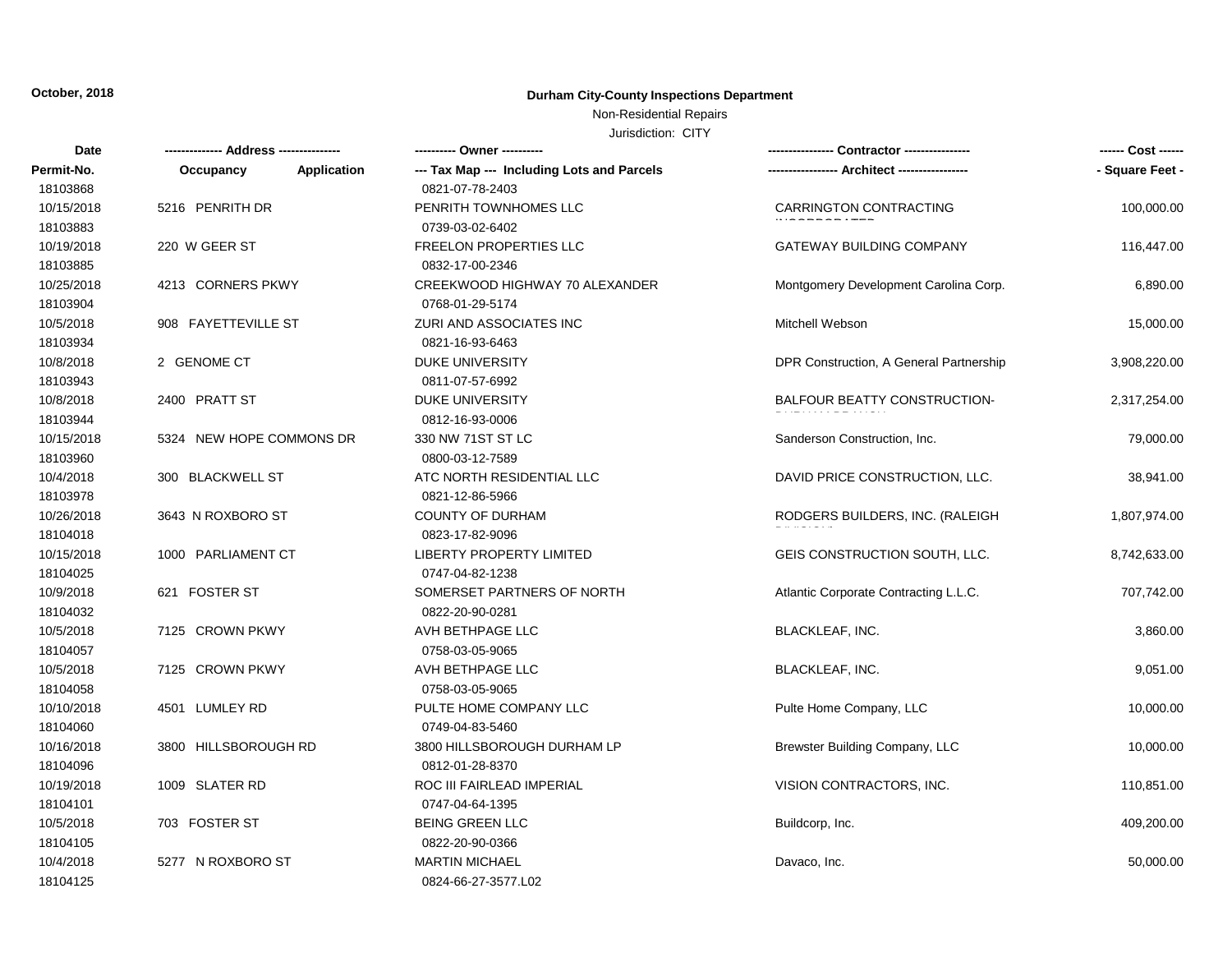## Non-Residential Repairs

| Date       |                                | ---------- Owner ----------                |                                         | ------ Cost ------ |
|------------|--------------------------------|--------------------------------------------|-----------------------------------------|--------------------|
| Permit-No. | Application<br>Occupancy       | --- Tax Map --- Including Lots and Parcels | -- Architect -----------                | - Square Feet -    |
| 10/23/2018 | 2700 GUESS RD                  | YK REALTY CO LLC                           | Davaco, Inc.                            | 50,000.00          |
| 18104126   |                                | 0822-05-19-9715.L01                        |                                         |                    |
| 10/23/2018 | 1010 MARTIN LUTHER KING JR PKY | <b>WAL-MART STORES EAST LP</b>             | CR Eastern NC, LLC                      | 42,500.00          |
| 18104128   |                                | 0820-18-20-2864                            |                                         |                    |
| 10/4/2018  | 213 RESEARCH DR                | <b>DUKE UNIVERSITY</b>                     | DPR Construction, A General Partnership | 1,718,119.00       |
| 18104158   |                                | 0811-07-57-6992                            |                                         |                    |
| 10/4/2018  | 5925 FARRINGTON RD             | <b>EVANS STREET FOUR LLC</b>               | Jolley Builders LLC, Steve              | 197,000.00         |
| 18104189   |                                | 0708-01-47-7133                            |                                         |                    |
| 10/12/2018 | 3529 HILLSBOROUGH RD           | DLLT LLC                                   | W.L. BISHOP CONSTRUCTION CO             | 13,450.00          |
| 18104200   |                                | 0812-10-46-0668                            |                                         |                    |
| 10/16/2018 | 1960 IVY CREEK BLVD            | <b>CORIUM LLC</b>                          | <b>BARNHILL CONTRACTING CO</b>          | 163,946.00         |
| 18104207   |                                | 0810-13-04-9072                            |                                         |                    |
| 10/11/2018 | 302 E PETTIGREW ST             | <b>VC OWNER LLC</b>                        | MCDONALD-YORK CONSTRUCTION              | 711,788.00         |
| 18104210   |                                | 0821-12-95-7878                            |                                         |                    |
| 10/31/2018 | 1733 T W ALEXANDER DR          | <b>BLUEBIRD BIO INC</b>                    | BE & K BUILDING GROUP LLC.              | 37,132,515.00      |
| 18104211   |                                | 0749-04-80-9947                            |                                         |                    |
| 10/23/2018 | 206 BROADWAY ST                | <b>GWC PROPERTIES</b>                      | MCKINNEY, JOHN T.                       | 17,000.00          |
| 18104225   |                                | 0831-05-09-1315                            |                                         |                    |
| 10/16/2018 | 307 RESEARCH DR                | <b>DUKE UNIVERSITY</b>                     | DUKE UNIVERSITY HEALTH SYSTEM, INC.     | 170,148.00         |
| 18104228   |                                | 0811-07-57-6992                            |                                         |                    |
| 10/3/2018  | 2400 PRATT ST                  | <b>DUKE UNIVERSITY</b>                     | BALFOUR BEATTY CONSTRUCTION-            | 22,658.00          |
| 18104240   |                                | 0812-16-93-0006                            |                                         |                    |
| 10/23/2018 | 280 S MANGUM ST                | DIAMOND VIEW II LLC                        | August Construction Solutions, Inc.     | 400,785.00         |
| 18104247   |                                | 0821-12-86-6170                            |                                         |                    |
| 10/22/2018 | 908 BROAD ST                   | STERN GABRIEL H                            | Hylton Daniel Properties, LLC.          | 79,869.00          |
| 18104249   |                                | 0822-14-33-9435                            |                                         |                    |
| 10/9/2018  | 3 GENOME CT                    | <b>DUKE UNIVERSITY</b>                     | <b>BALFOUR BEATTY CONSTRUCTION-</b>     | 1,447,391.00       |
| 18104266   |                                | 0811-07-57-6992                            |                                         |                    |
| 10/9/2018  | 2512 S TRICENTER BLVD          | CLPF RESEARCH CENTER LLC                   | <b>CRB BUILDERS LLC</b>                 | 1,500,000.00       |
| 18104284   |                                | 0739-04-41-4048                            |                                         |                    |
| 10/23/2018 | 409 DUNSTAN AVE                | KYLES TEMPLE AME ZION CHURCH               | Mose Williams                           | 6,500.00           |
| 18104321   |                                | 0821-20-91-2266                            |                                         |                    |
| 10/24/2018 | 2513 NC 54 HWY                 | <b>CENTURY PLAZA PARTNERS</b>              | <b>Ruth Carabez</b>                     | 1.00               |
| 18104335   |                                | 0738-03-32-8835                            |                                         |                    |
| 10/25/2018 | 1000 PARK FORTY PLZ            | CCP PROPERTY RALEIGH DURHAM LL             | <b>Barringer Construction, LLC</b>      | 1,490,000.00       |
| 18104343   |                                | 0738-03-14-5439                            |                                         |                    |
| 10/10/2018 | 3000 HILLSBOROUGH RD           | DURHAM COMMONS LLC                         | FS, LLC                                 | 10,350.00          |